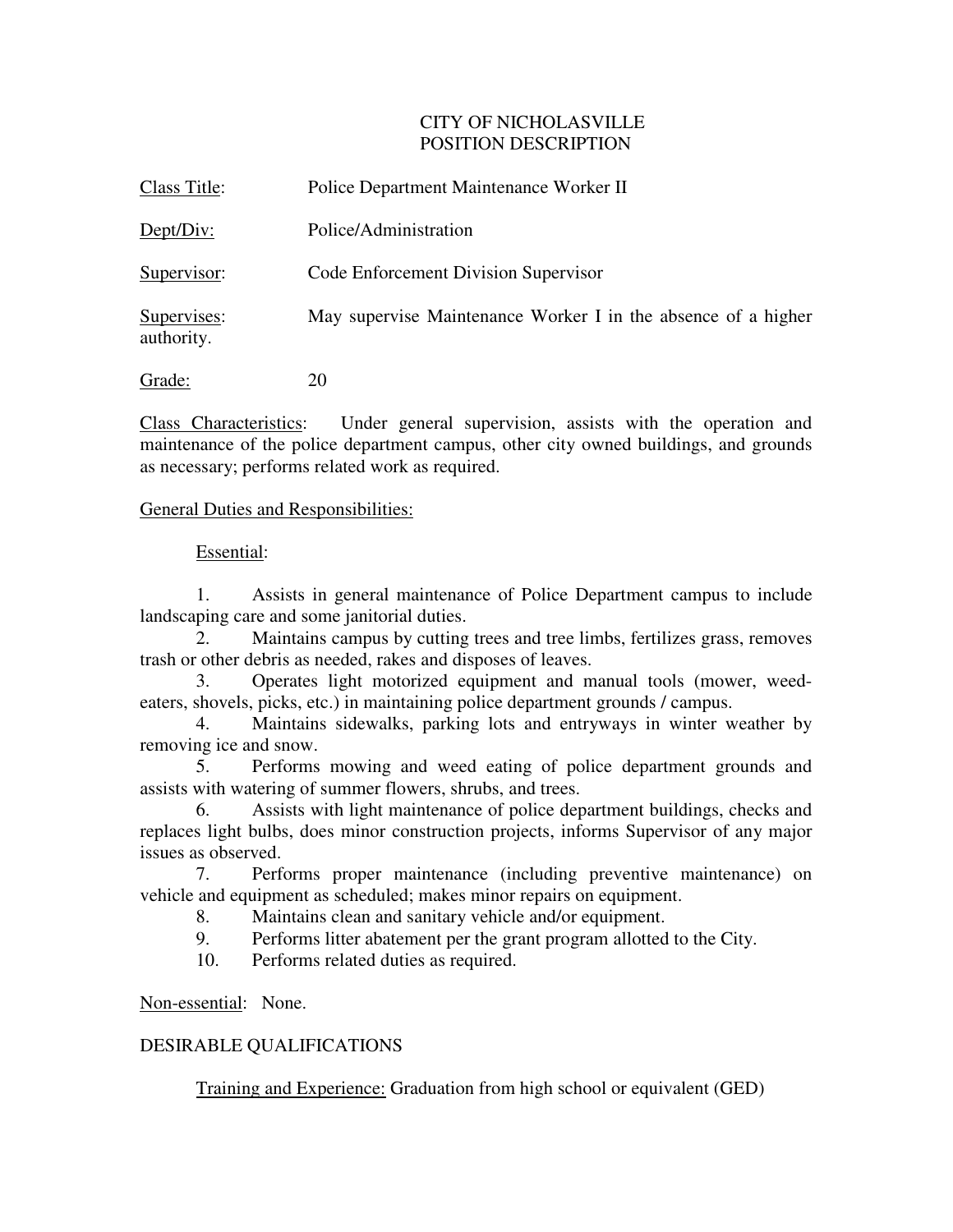Police Department Maintenance Worker II, page 2

supplemented by two years work experience as Maintenance Worker I or equivalent; promotion to Maintenance Worker II must be recommended by the Chief of Police.

### Special Knowledge, Skills and Abilities:

### Knowledge:

 1. Thorough knowledge of the equipment, methods, practices and procedures used in the operation and maintenance of the police department campus.

2. Knowledge of building maintenance.

- 3. Thorough knowledge of routine grounds keeping.
- 4. Knowledge of the operation and maintenance of vehicles and equipment.
- 5. Thorough knowledge of work hazards and applicable safety procedures.

#### Abilities:

 1. Ability to recognize operating deficiencies and make minor operating adjustments independently.

2. Ability to follow oral and written instructions.

3. Ability to perform heavy labor for extended periods of time, often under adverse weather conditions.

 4. Possess mechanical aptitude, manual dexterity, and good physical condition.

# ADDITIONAL REQUIREMENTS

 Instructions: Somewhat general; many aspects of work covered specifically but must use own judgment most of the time and be able to work independently.

Processes: Must occasionally consider different courses of action or deviate from standard operating procedures to get tasks completed.

Review of Work: Work is reviewed as it is being completed.

Analytical Requirements: Problems require analysis based on precedent.

Physical Demands of the Job: Work is performed primarily outdoors regardless of weather conditions. Must lift heavy objects (more than 25 pounds); must operate vehicle and equipment as a job requirement; exposed to machinery and its moving parts; exposed to high places, exposed to confined spaces; must use ladders and stairs; exposed to fumes, chemicals and toxic substances.

 Tools and/or Equipment Used: Zero turn mower, tractor, pickup, push mowers, weed trimmer, pressure washer, small motorized equipment, manual hand tools, pull